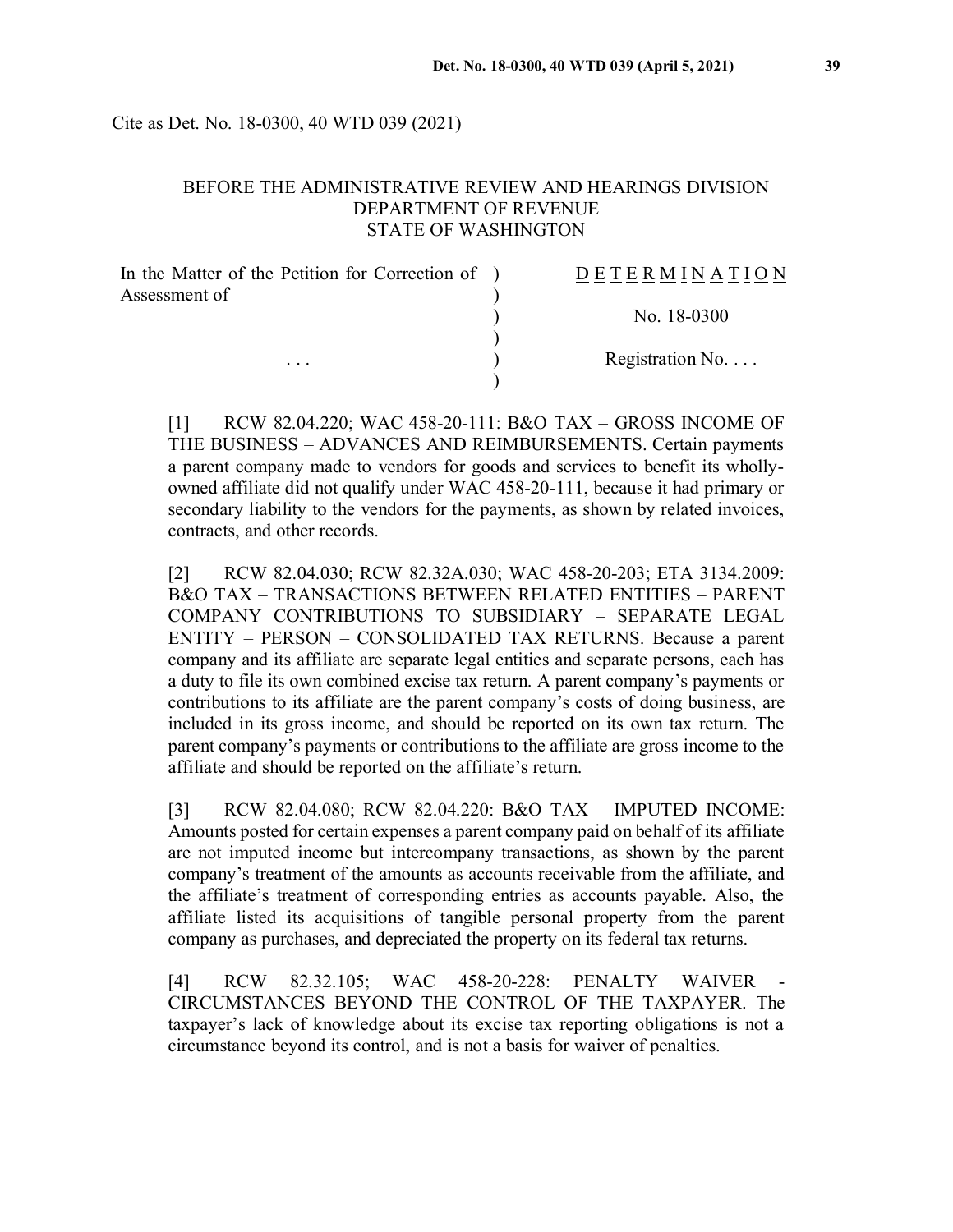Headnotes are provided as a convenience for the reader and are not in any way a part of the decision or in any way to be used in construing or interpreting this Determination.

LaMarche, T.R.O. – A taxpayer that, in relevant part, provides support services to an affiliate that owns restaurants in Washington State disputes the assessment of business and occupation (B&O) tax on certain expenditures. First, Taxpayer contends that certain costs were erroneously duplicated in the audit, resulting in an overstatement of tax due. Second, Taxpayer argues that certain expenditures do not constitute gross income, because they were paid solely on behalf of its affiliate and constituted non-taxable advances and reimbursements.

Third, Taxpayer argues, alternatively, that it never actually received payment from its affiliates for the services it purchased, that journal entries were made solely for internal management purposes, and [the amounts posted] are "imputed income" not subject to B&O tax.

Finally, Taxpayer requests a waiver of delinquent penalties and substantial underpayment penalties. We grant the petition with regard to the issue of duplication errors in the audit and some charges that were billed solely to affiliates, and deny the petition as to the remaining issues.<sup>[1](#page-1-0)</sup>

#### ISSUES

- 1. Under RCW 82.04.220 and WAC 458-20-111 (Rule 111), has Taxpayer shown that certain expenditures were non-taxable advances and reimbursements that should not be included in the measure of B&O tax?
- 2. Under RCW 82.04.030, RCW 82.32A.030, and WAC 458-20-203 (Rule 203), are parent companies not subject to taxes imposed under Title 82, RCW, on goods and services they provide to wholly-owned affiliates who are separate legal entities?
- 3. Under RCW 82.04.080 and RCW 82.04.220, do the disputed transactions constitute "imputed income" not subject to B&O tax?
- 4. Were delinquent penalties and substantial underpayment penalties properly assessed pursuant to RCW 82.32.090 and WAC 458-20-228 (Rule 228), and, if so, has Taxpayer shown a basis upon which to waive them, pursuant to RCW 82.32.105 and Rule 228?

## FINDINGS OF FACT

. . . (Taxpayer) is an [out-of-state] corporation that owns and operates restaurants nationwide. It registered its business with the Department on August 27, 2009. Taxpayer does not own any restaurants in Washington State. However, Taxpayer is the parent corporation of . . . (Affiliate), a wholly-owned subsidiary and separate legal entity that owns and operates . . . of the restaurants nationwide, including . . . in Washington State.

<span id="page-1-0"></span><sup>&</sup>lt;sup>1</sup> Identifying details regarding the taxpayer and the assessment have been redacted pursuant to RCW 82.32.410.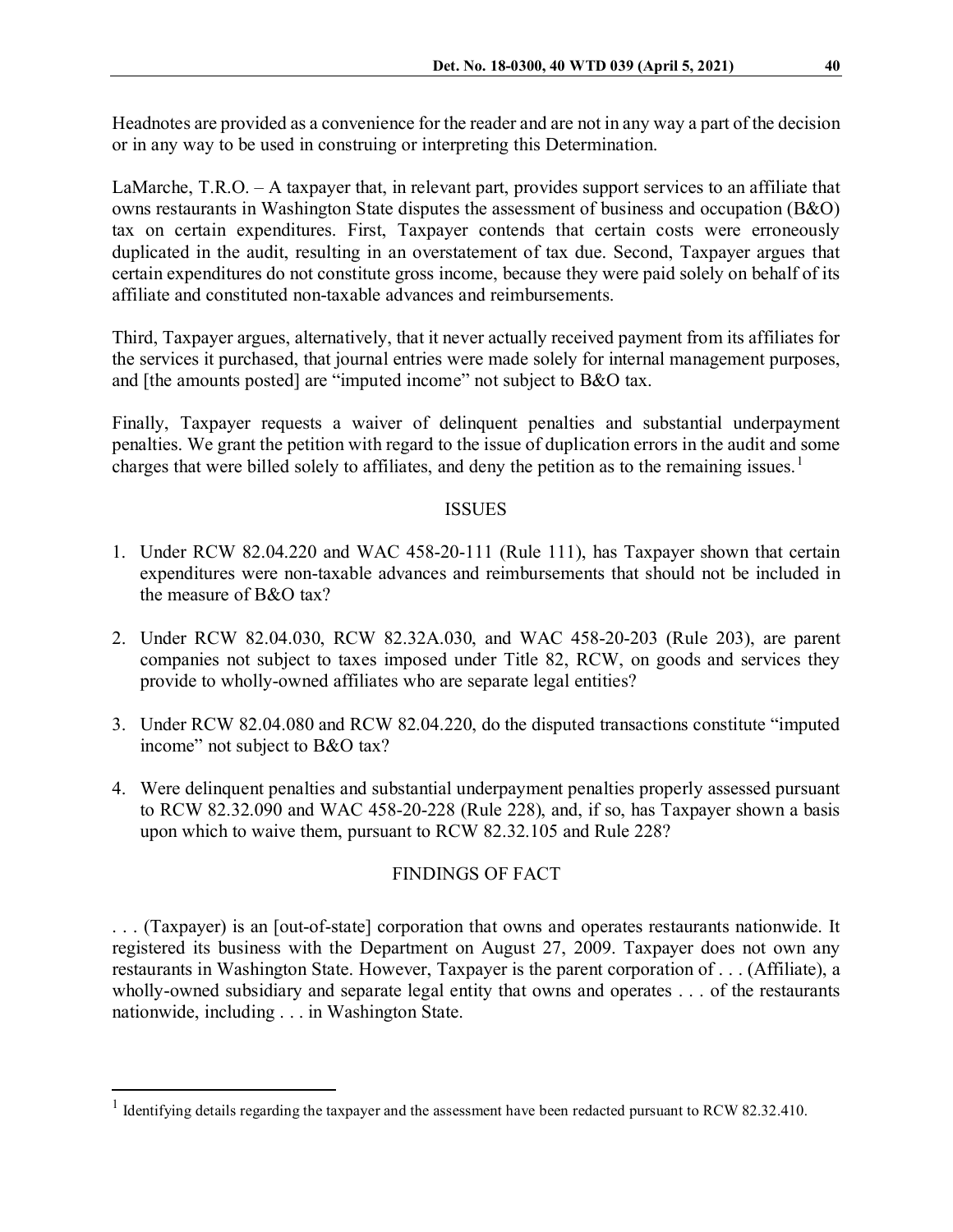Taxpayer provides accounting, marketing, purchasing, human resources, and other support services to its subsidiaries, including Affiliate. Taxpayer charges management fees for the services it provides to its subsidiaries, including Affiliate.

The Department of Revenue's Audit Division (Audit) conducted an audit of Taxpayer's business activities for the period from January 1, 2013, through June 30, 2017 (Audit Period). Audit determined that during the Audit Period, Taxpayer earned income from management fees it charged to restaurants in this state, and allocated costs to Washington, sufficient to establish taxable economic nexus with this state. Taxpayer does not dispute nexus.

Audit found that, although Taxpayer and Affiliate are two separate legal entities, Taxpayer improperly filed consolidated combined excise tax returns solely under Affiliate's tax reporting account. Although Taxpayer had its own tax reporting account with the Department, it did not file returns during the Audit Period using that account.

Taxpayer and Affiliate shared a single bank account from which expenses were paid.

Audit calculated gross income under the Service and Other Activities B&O tax classification using several sources, set forth in the following table.

| <b>Service</b>                                     | 2013        | 2014           | 2015     | 2016           | 2017           | <b>Total</b> | <b>Source</b>                                                                                      |
|----------------------------------------------------|-------------|----------------|----------|----------------|----------------|--------------|----------------------------------------------------------------------------------------------------|
| Revenue<br>(in dollars)                            |             |                |          |                |                |              |                                                                                                    |
| Management<br>fees<br>allocated to<br><b>WA</b>    | $\ldots$    | $\cdots$       | .        | $\cdots$       | $\cdots$       | $\cdots$     | Data provided<br>Taxpayer<br>by<br>for 2013-2016;<br>estimated for<br>2017                         |
| Asset<br>cost<br>allocation                        | $\ldots$    |                |          |                |                | $\cdots$     | From<br>actual<br>sample                                                                           |
| Cost<br>allocation                                 | $\cdots$    | $\cdots$       | .        | $\cdots$       | $\cdots$       | $\cdots$     | From<br>Taxpayer data                                                                              |
| Revenue<br>P&L<br>from<br>costs                    | $\ldots$    | $\cdots$       | $\cdots$ | $\cdots$       | $\cdots$       | $\cdots$     | Taxpayer<br>liability<br>from<br>P&L<br>its<br>for<br>statement<br>its<br><b>WA</b><br>restaurants |
| Revenue<br>from<br>asset<br>actual<br>review       | $\ldots$    | $\blacksquare$ | $\sim$   | $\blacksquare$ | $\blacksquare$ | $\cdots$     | From actual list<br>of assets for<br><b>WA</b><br>restaurants<br>from sample                       |
| Revenue<br>from<br>asset<br>sampling<br>projection | $\sim 10$ . | $\cdots$       |          |                |                |              | Projection<br>based<br>on<br>sample                                                                |
| Total subject<br>Service<br>to<br>B&O<br>(rounded) | $\ldots$    | $\cdots$       | .        | .              | .              | $\cdots$     |                                                                                                    |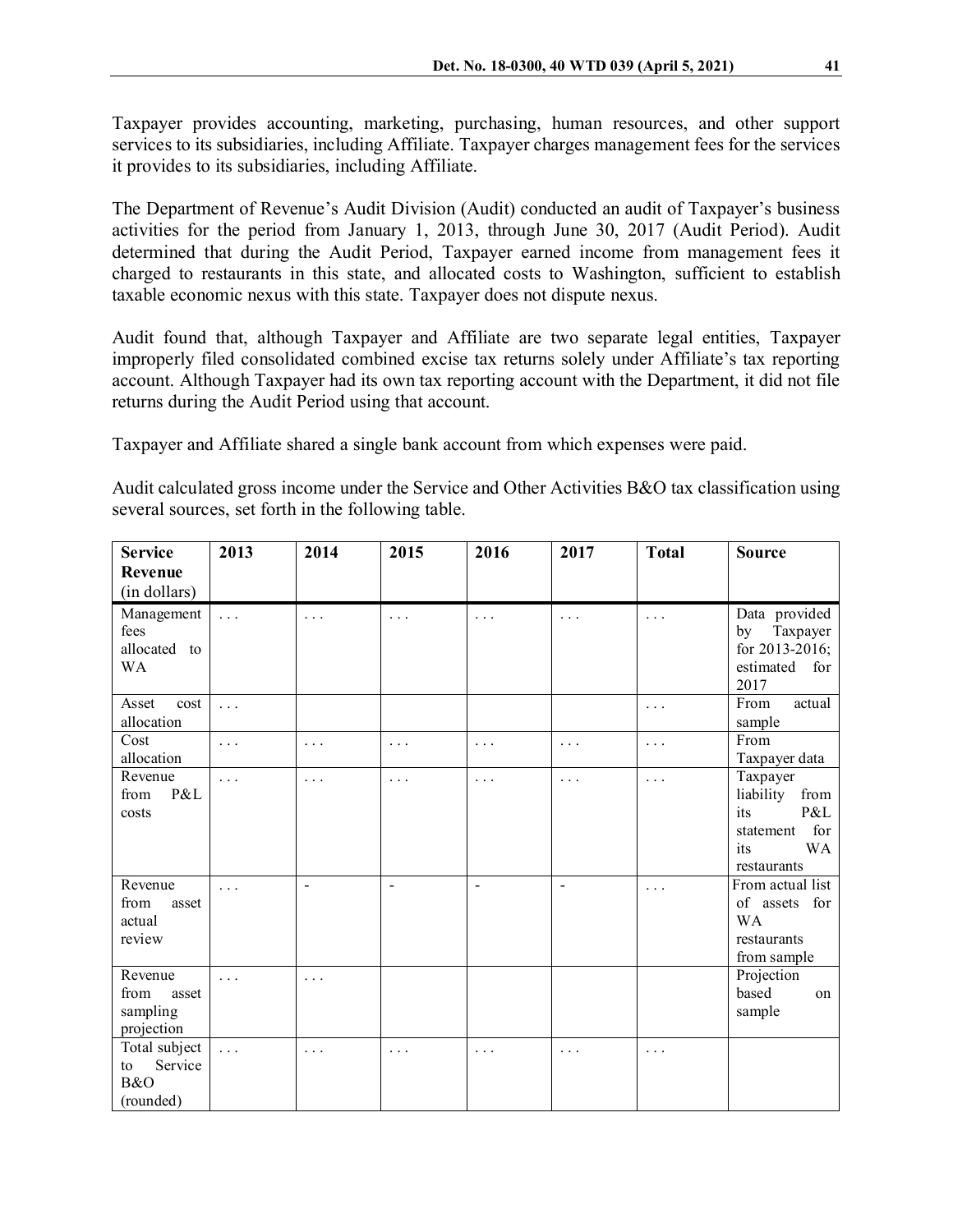Taxpayer provided totals of costs. Audit did not perform sampling of individual entries. Taxpayer also provided certain invoices that showed Taxpayer as the sole buyer, and the items were billed directly to Taxpayer.

Audit reviewed some general ledger entries for Taxpayer and Affiliate for certain expenses. Using an account named "Intracompany Transaction Report," Taxpayer posted its expenses into its own ledger as accounts receivable, and corresponding journal entries were entered on the books of Affiliate as accounts payable to Taxpayer, with separately itemized sales tax.

Audit also noted that Taxpayer made some purchases of tangible personal property, which it entered into its books as accounts payable to the vendor, for which cash payment was made to the vendor. Rather than listing the assets as its own tangible personal property, Taxpayer listed them as accounts receivable from Affiliate. Affiliate recorded the property on its own books, and either consumed the property or depreciated it on its own federal income tax returns.

Taxpayer submitted a copy of a fountain beverage sales agreement it had with . . . dated October 1, 2014 (Beverage Contract), listing Taxpayer as the sole buyer. Other than the Beverage Contract, Taxpayer provided no other purchase contracts. Although Taxpayer provided examples of a few journal entries, it did not provide pre-consolidated trial balances, or an accounting download of all journal entries for any year, including detailed journal entries showing how the transactions "rolled up" to Taxpayer's financials and federal tax returns. Taxpayer provided few purchase documents, and did not provide any that showed the entire purchase transaction. Taxpayer did not provide its federal tax returns.

Taxpayer provided no contracts or other proof that it was acting solely as an agent on behalf of Affiliate with regard to any payments to vendors, and did not provide documents indicating that it had no liability to those vendors other that of an agent acting on behalf of Affiliate.

Taxpayer states that it has no written contracts with its affiliates, and has not provided any fee plan or other documents that would lay out the parent-affiliate relationships. Taxpayer did not provide records of any purchasing discussions relevant to the audit.

Audit indicates that it did not have sufficient documentation to show the flow of money through the business, including details of the revenue Taxpayer received and how it paid for the expenses it incurred on behalf of Affiliate. For the foregoing reasons, Audit concluded that Taxpayer had not shown that any of its costs should be excluded from its measure of gross income.

The Department issued an assessment on October 18, 2017, Document No. . . ., in the amount of \$ .... The total consisted of  $\$ \dots$  in Retailing B&O tax;  $\$ \dots$  in Service and Other Activities B&O tax; \$ ... in interest; \$ ... in delinquent penalties; and \$ ... in assessment (substantial underpayment) penalties. Taxpayer did not pay the assessment, but timely filed a petition.

After Taxpayer filed its petition, it provided evidence that some of the costs associated with marketing and insurance that were included in the calculation of gross income had been duplicated in the audit. This occurred in large part because Taxpayer listed certain expenses as cost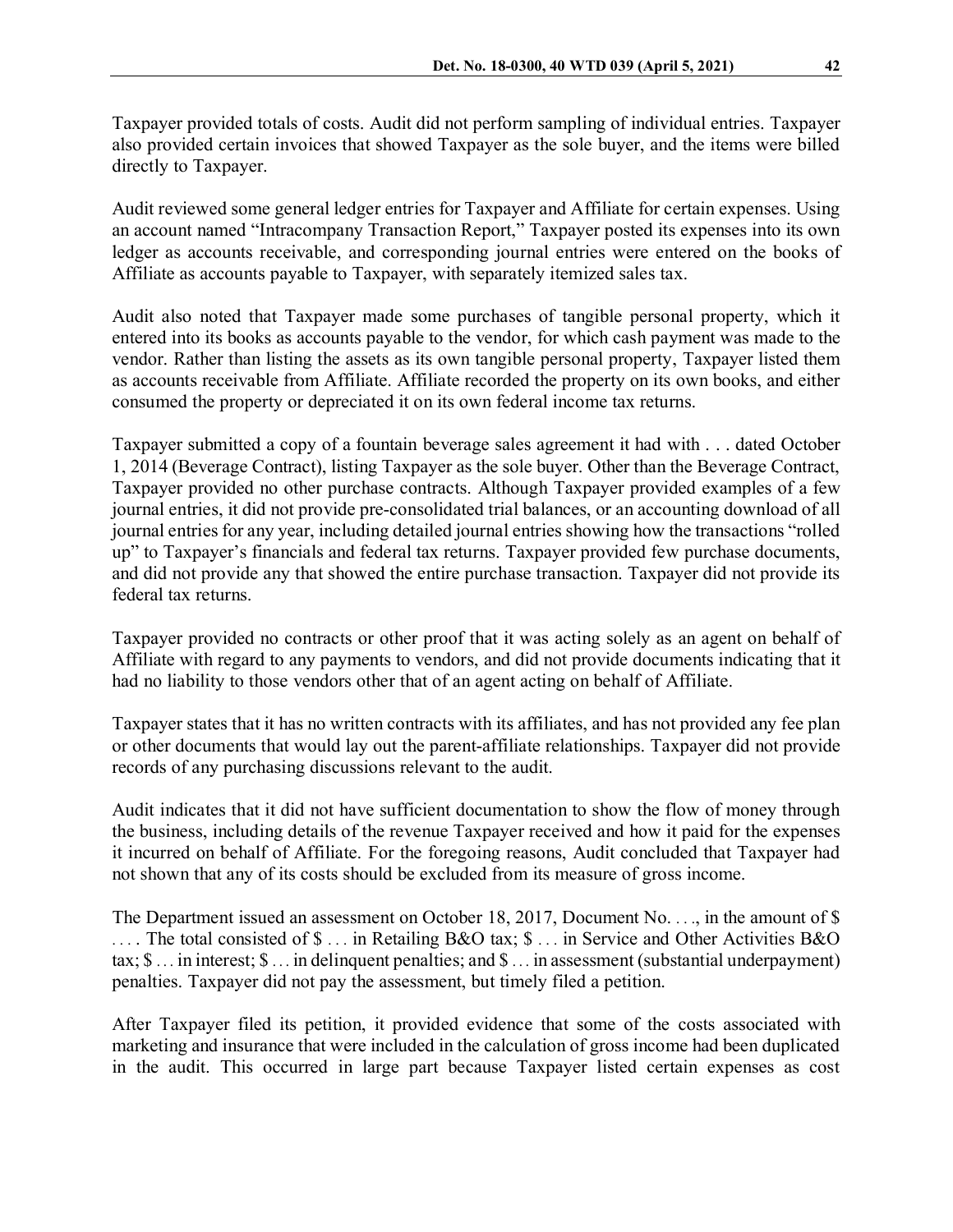allocations, and included the same expenses in the profit and loss statements for Affiliate's Washington restaurants. Audit had used both sources to determine Taxpayer's gross income.

Audit reviewed the assessment and agreed that duplications had occurred. The duplications were found by comparing Taxpayer's cost allocations to the profit and loss statements for Affiliate.

Audit agreed to the following adjustments to account for duplications, which will result in an anticipated reduction in gross income of approximately  $\$\ldots$ , subject to verification:

| Account                   | <b>Corporate Cost</b><br><b>Allocation</b><br>(From WP B) | <b>Restaurants</b><br>P&L<br>(From WP C2) | <b>Audit Agrees to</b><br>Adjustment |
|---------------------------|-----------------------------------------------------------|-------------------------------------------|--------------------------------------|
| Auto Insurance            | $\cdots$                                                  | $\cdots$                                  | $\cdots$                             |
| Corp. Marketing           | $\cdots$                                                  | $\cdots$                                  | $\cdots$                             |
| - General<br>Insurance    |                                                           |                                           |                                      |
| Liability Fixed           | $\cdots$                                                  | $\cdots$                                  | $\cdots$                             |
| Insurance - Property $\&$ |                                                           |                                           |                                      |
| Other                     | $\cdots$                                                  | $\cdots$                                  | $\cdots$                             |
| <b>Marketing Supplies</b> | $\cdots$                                                  | $\cdots$                                  | $\cdots$                             |
|                           |                                                           |                                           |                                      |
| <b>TOTALS</b>             | $\cdots$                                                  | $\cdots$                                  | $\cdots$                             |

Audit used sampling projections when calculating costs for retailing and service revenue, figures for which are contained in the category "Revenue from Asset Sampling Projection" (Workpaper A – income sum tab). Taxpayer asserts that certain costs for retailing are erroneously duplicated, because they are also included in the costs for services [that] Audit used when calculating the projection amount. Taxpayer provided a sample in its July 1, 2018, memorandum that shows apparent duplication errors when comparing Workpaper D2 – asset sample tab to Workpaper A. Audit has agreed to review this second duplication issue on remand.

After filing the petition, Taxpayer provided copies of invoices showing that Affiliate was the sole buyer for some expenditures, which were also billed directly to Affiliate. Audit has agreed that these invoices show that Taxpayer had no liability for these costs, and that they should be excluded from its measure of B&O tax.

Because no sample was taken during the audit to determine how many of the invoices listed only Affiliate as the liable party, Audit is amenable to giving Taxpayer the opportunity to provide further information to support an adjustment. The adjustment is predicated on Taxpayer providing proof by which to estimate a relative percentage of Affiliate's expenditures, or information to support a more accurate adjustment, based on all cost details and a sample of 250 cost items.

The remaining issues in dispute include: 1) Whether certain expenditures constitute non-taxable advances and reimbursements; 2) whether parent companies are liable for taxes imposed under

<span id="page-4-0"></span><sup>&</sup>lt;sup>2</sup> Taxpayer asserts in its memorandum dated July 1, 2018, that the error figure is slightly larger; however, this issue can be resolved on remand, when Audit revises the assessment.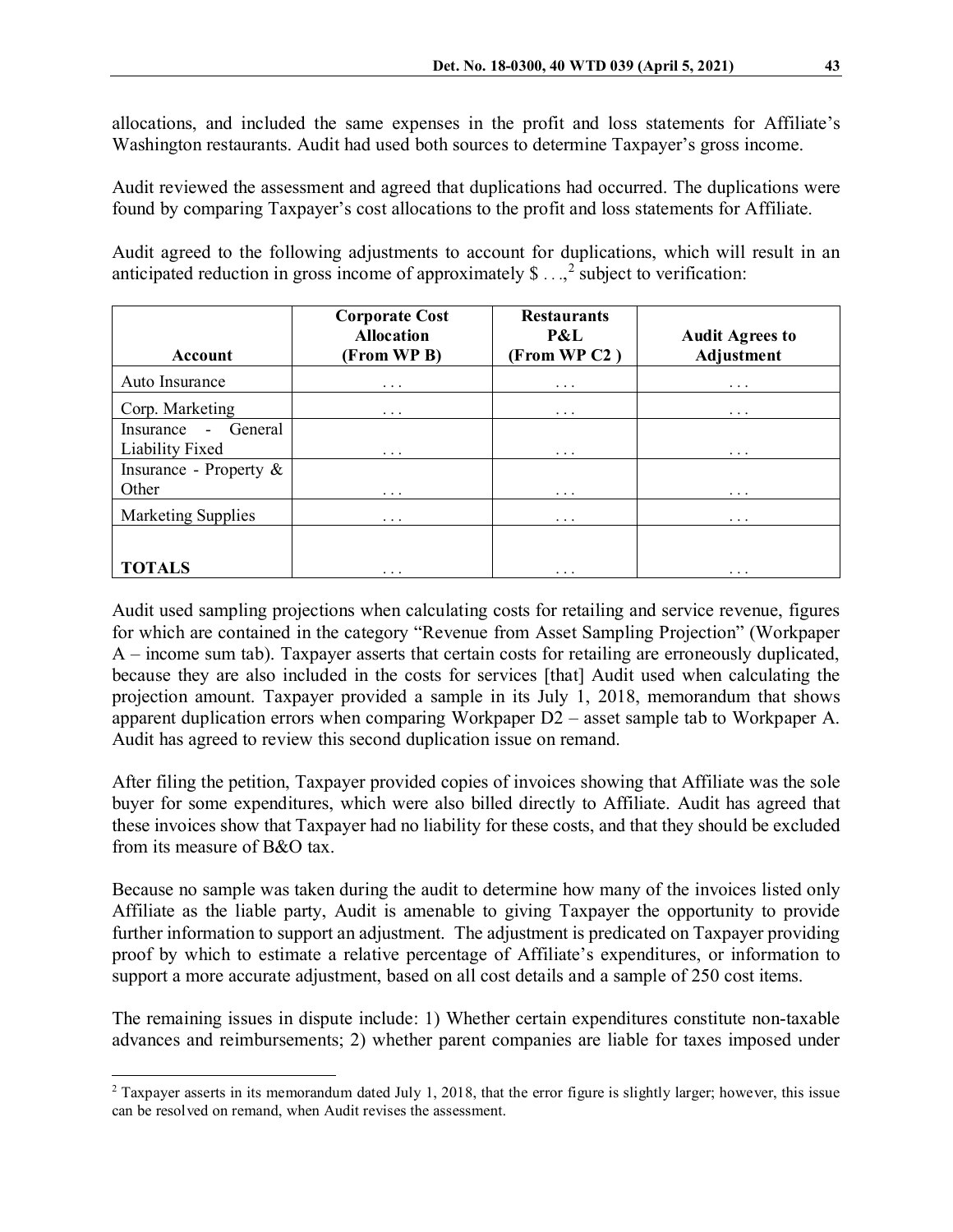Title 82, RCW, on goods and services they provide to wholly-owned affiliates who are separate legal entities; 3) whether the disputed transactions are "imputed income" not subject to B&O tax; and 4) whether delinquent and substantial underpayment penalties were properly assessed, and, if so, whether Taxpayer [has] shown a basis for waiving them.

#### ANALYSIS

### **1. Advances and reimbursements**

The B&O tax is imposed for the act or privilege of engaging in business activities in this state. RCW 82.04.220. Service activities not taxed elsewhere in Chapter 82.04, RCW are taxable at a rate of 1.5% times the gross income of the business. RCW 82.04.290(2).<sup>[3](#page-5-0)</sup> "Gross income of the business" is defined in RCW 82.04.080(1) as:

[T]he value proceeding or accruing by reason of the transaction of the business engaged in and includes gross proceeds of sales, compensation for the rendition of services, . . . fees, . . . and other emoluments however designated, all without any deduction on account of the cost of, . . . labor costs, interest, . . . or any other expense whatsoever paid or accrued . . . .

### RCW 82.04.080(1) (emphasis provided).

However, it is well settled that "amounts that merely 'pass through' a business in its capacity as an agent cannot be attributed to the business activities of the agent." *City of Tacoma v. William Rogers Co*., 148 Wn.2d 169, 175, 60 P.3d 79, 82 (2002). Thus, a taxpayer may receive a payment from a client or customer under circumstances where the payment is being collected pursuant to an agency relationship, where the taxpayer facilitates that payment to a third party, with no liability other than that of an agent.

The Department has long recognized and implemented this principle in Rule 111. Rule 111 allows reimbursements to be excluded from gross income only "when the customer or client alone is liable for the payment of the fees or costs and when the taxpayer making the payment has no personal liability therefore, either primarily or secondarily, other than as agent for the customer or client."

Courts have interpreted Rule 111 as requiring the taxpayer to prove that the advance in question was made pursuant to an agency relationship, and prove that the taxpayer's liability to pay the advance constituted solely agent liability. *Washington Imaging Services, LLC v. Dep't of Revenue*, 171 Wn.2d 548, 555, 252 P.3d 885 (2011); *Rho Co. v. Dep't of Revenue,* 113 Wn.2d 561, 782 P.2d 986 (1989); *City of Tacoma v. Wm. Rogers Co.*, 148 Wn.2d 169, 60 P.3d 79 (2002). *See also* Det. No. 12-0102, 32 WTD 250 (2013).

In other words, by requiring the taxpayer to prove that its liability is solely agent liability, Rule 111 distinguishes payments a taxpayer makes towards its own costs of doing business, from those where it acts solely as an agent in collecting and remitting money to a third party on behalf of its client. RCW 82.04.080(1); Rule 111; *See, e.g., Washington Imaging Services,* 171 Wn.2d 548.

<span id="page-5-0"></span><sup>&</sup>lt;sup>3</sup> There is no dispute that Taxpayer provided services taxable under the Service and Other Activities B&O Tax Classification.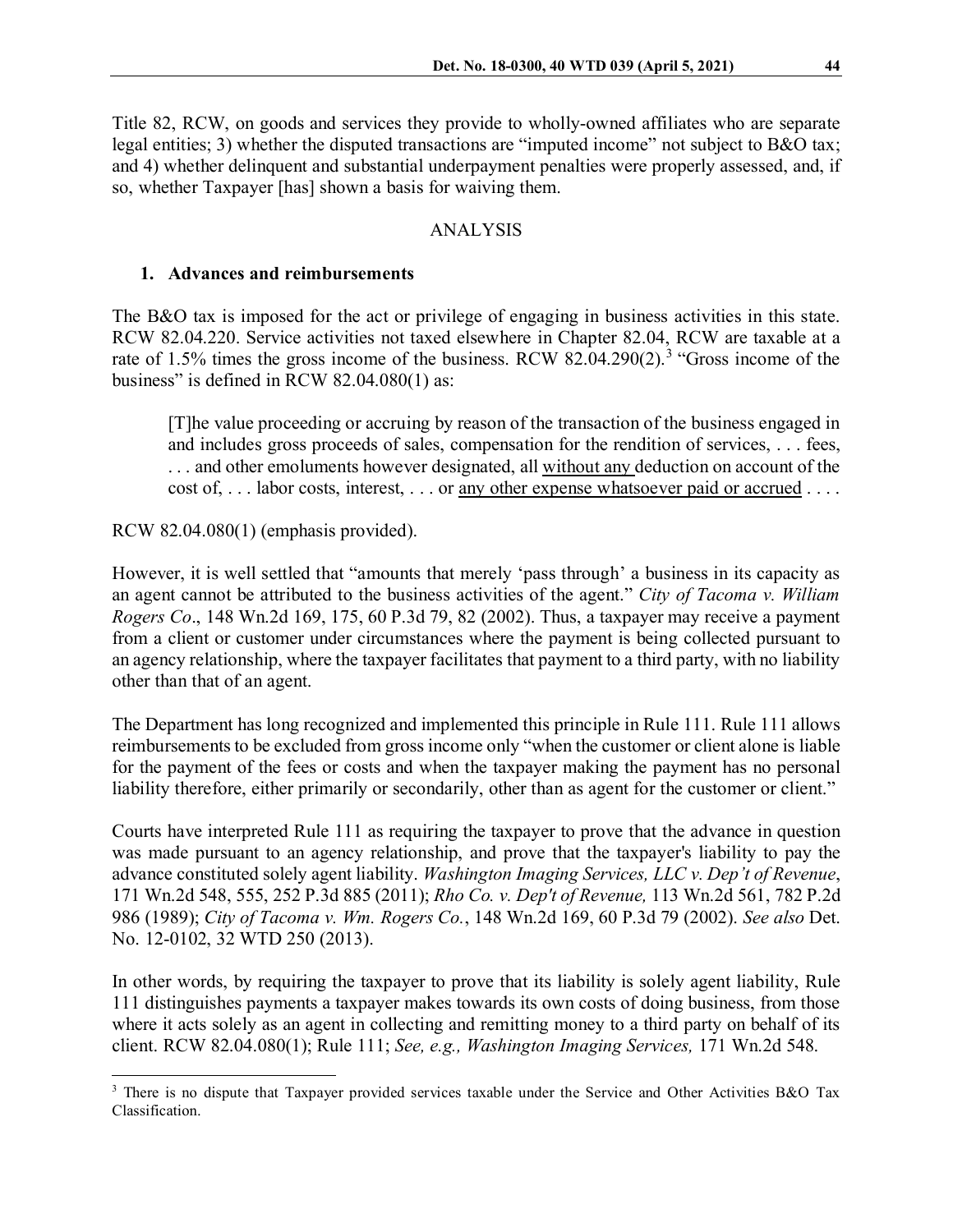Here, Taxpayer's invoices in dispute show that the vendors billed Taxpayer directly in its own name, indicating that Taxpayer had primary liability for payment. Similarly, the Beverage Contract is between Taxpayer and the beverage company, and does not include Affiliate as a liable party. Taxpayer has provided no contracts or other documents showing that the affiliates and vendors understood that Taxpayer was acting solely as an agent on the affiliates' behalf with regard to vendor payments.

Moreover, Taxpayer concedes that the costs in dispute are its own. Because Taxpayer had primary liability for the payments, it was not solely liable as an agent acting on Affiliate's behalf with regard to those payments, and therefore does not meet the criteria in Rule 111. *Washington Imaging Services*; *Wm. Rogers Co.*, 148 Wn.2d 169. *See also* 32 WTD 250. Accordingly, these costs should be included in Taxpayer's gross income, pursuant to RCW 82.04.080(1), and we deny the petition as to those transactions.

# **2. Parent company contributions to wholly-owned separate legal entities**

Taxpayer argues that as a parent corporation, there are no tax consequences for its contribution of goods and services to a wholly-owned subsidiary. However, in the context of Washington tax law, this assertion is not supported by statute, administrative rule, or case law. RCW 82.04.030 defines "person" as:

> [A]ny individual, receiver, administrator, executor, assignee, trustee in bankruptcy, trust, estate, firm, copartnership, joint venture, club, company, joint stock company, business trust, municipal corporation, political subdivision of the state of Washington, corporation, limited liability company, association, society, or any group of individuals acting as a unit, whether mutual, cooperative, fraternal, nonprofit, or otherwise and the United States or any instrumentality thereof.

Based on this definition and other related B&O tax statutes, Washington courts have respected as distinct the different persons engaging in business in Washington State, even though those persons may be affiliated with each other. *See, e.g., Impecoven v. Dep't of Revenue*, 120 Wn.2d 357, 841 P.2d 752 (1992) (independent contractor insurance agents affiliated with broker are not one "person" for B&O tax purposes and not a "group of individuals acting as a unit" under RCW 82.04.030); *Nordstrom Credit, Inc. v. Dep't of Revenue*, 120 Wn.2d 935, 845 P.2d 1331 (1993) (subsidiary formed by parent to finance parent's accounts receivable engaged in arms-length transaction with parent and was a separate "person" for B&O tax purposes); [*Rena-Ware Distribs., Inc. v. State*, 77 Wn.2d 514, 518, 463 P. 2d 622 (1970) ("Mere common ownership of stock, the same officers, employees, etc., does not justify disregarding the separate corporate identities unless a fraud is being worked upon a third person.")].

Contrary to Taxpayer's assertion that a parent [company] is free to make contributions to its affiliate without tax consequences, Washington law treats affiliated entities as different persons, each subject to B&O tax on their taxable activities. *See* RCW 82.04.220. There is no authority for interpreting "person" as including two affiliated entities, such as Taxpayer and Affiliate, and excluding from B&O tax the transactions between the two, including the parent's contributions to the affiliate.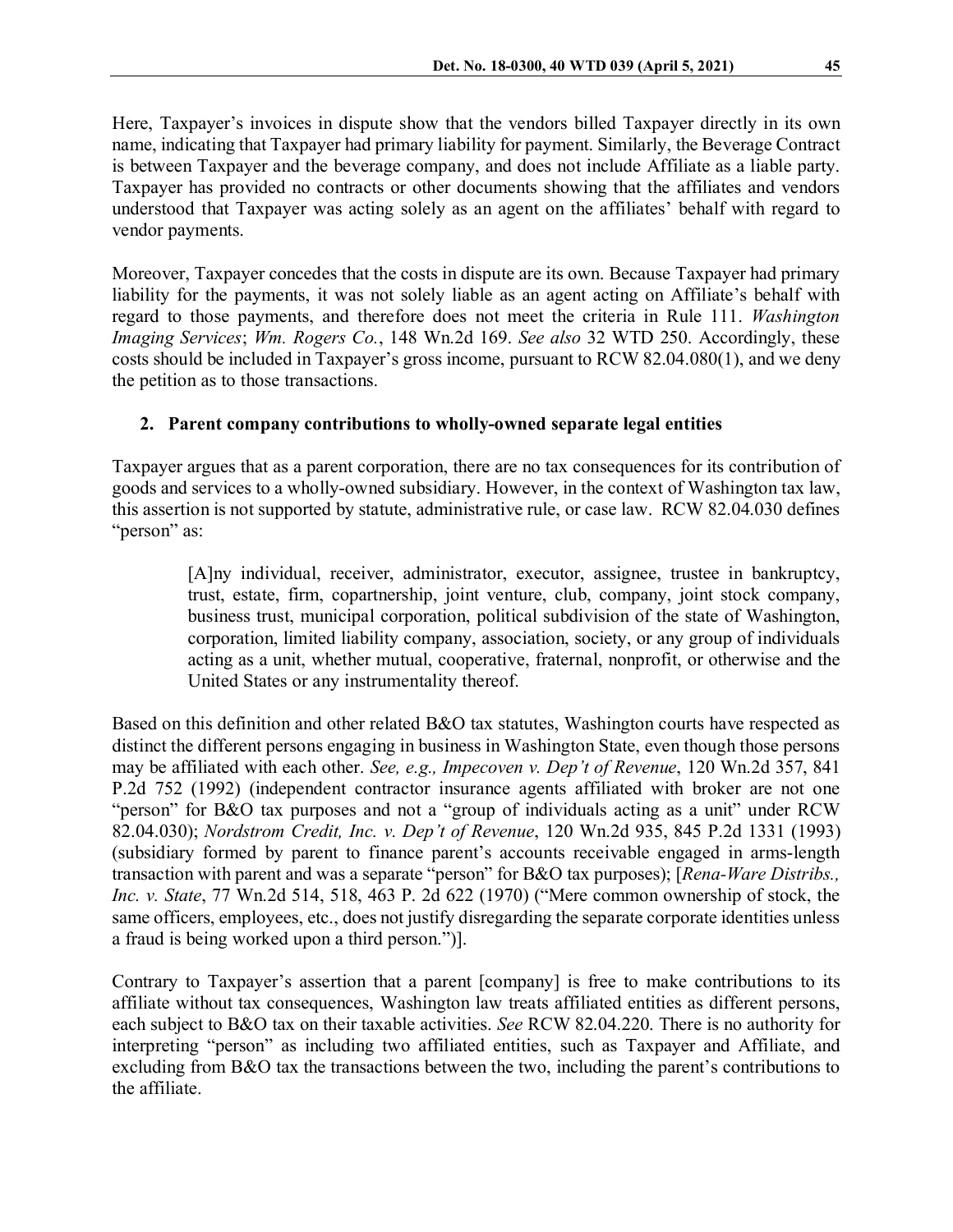In Det. No. 16-0158, 36 WTD 038 (2017), we addressed the issue of transactions between related but separate legal entities. In that case, the taxpayer underwrote title insurance policies for a related entity, and also earned management fee income for providing corporate and financial services for the related entity. As we stated in that case:

The question of whether transactions between related entities are taxable is not new. As Excise Tax Advisory ("ETA") 3134.2009 states:

The Department has addressed the question of transactions between related entities on many occasions. In an effort to simplify the information available to taxpayers, the Department has consolidated these excise tax advisories into a single document.

WAC 458-20-203 (Rule 203) states:

Each separately organized corporation is a "person" within the meaning of the law, notwithstanding its affiliation with or relation to any other corporation through stock ownership by a parent corporation by the same group of individuals.

Each corporation shall file a separate return and include therein the tax liability accruing to such corporation. This applies to each corporation in an affiliated group, as the law makes no provision for filing of consolidated returns by affiliated corporations or for the elimination of intercompany transactions from the measure of tax.  $\ldots$ 

The principles of Rule 203 apply to all business organizations including, but not limited to, limited liability companies (LLC), limited partnerships, and joint ventures. . . . [*see also* RCW 82.04.030].

While intra-company transactions are not taxable (See WAC 458-20-201), business transactions between different persons are subject to taxation unless there is a specific deduction or exemption. The fact that entities are related does not change the fact that they are separate persons for tax purposes. Rule 203. *Washington Sav-Mor Oil Co. v. Tax Comm.*, 58 Wn.2d 518 (1961).

[*See also* ETA 3194.2015 ("Compensation for services is subject to B&O tax regardless of whether the services are provided by an affiliate or by an unrelated person.").

Here, for Washington State tax purposes, notwithstanding Taxpayer's treatment of its transactions with Affiliate as "intra-company transactions," Taxpayer is a separate taxable person from Affiliate, and therefore Taxpayer and Affiliate must each file a separate combined excise tax return. RCW 82.04.030; RCW 82.32A.030; Rule 203. As we stated in 36 WTD 38, "The state [B&O] tax makes no provision for consolidating returns of affiliated corporations or eliminating inter-company transactions from taxation. Det. No. 86-309, 2 WTD 83 (1986)."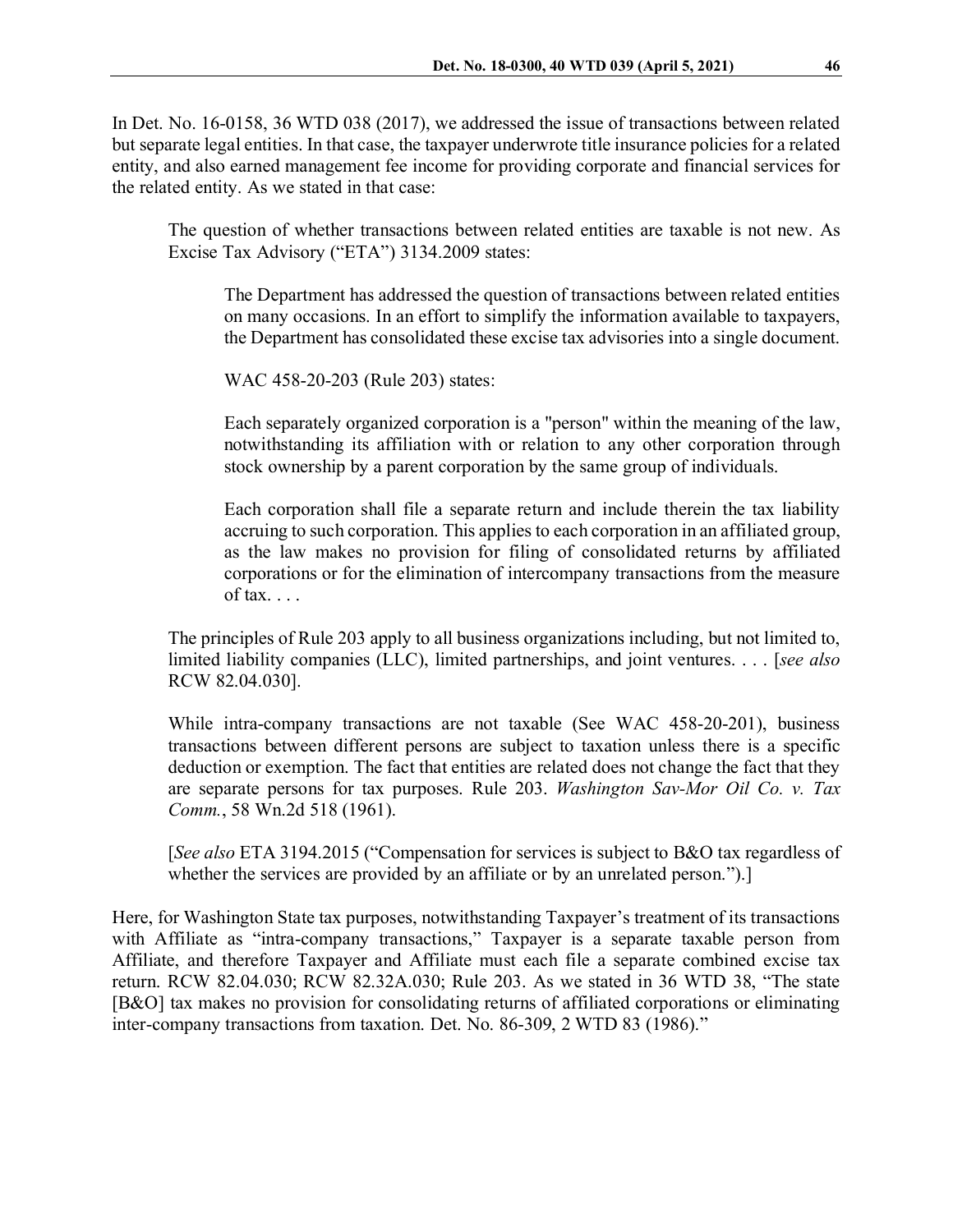Expenses for goods and services provided to affiliated companies are properly included within the Service and Other Activities B&O tax measure. *See* Det. Nos. 85-308A & 86-20A, 1 WTD 415 (1986). As we conclude in 36 WTD 038:

A business must bear the tax consequences that come with its choice of form. *American Sign & Indicator v. State*, 93 Wn.2d 427, 610 P.2d 353 (1980); *Sav-Mor Oil v. State Tax Commission*, 58 Wn.2d 518, 364 P.2d 440 (1961); Det. No. 89-447, 8 WTD 175 (1989). Thus, transactions between separate, but affiliated entities are taxable.

Here, Taxpayer improperly consolidated the returns of itself and Affiliate, and filed the returns solely under the tax reporting account of Affiliate. If Taxpayer had filed its own returns as required under Washington law, it would have included all of the income it received from Affiliate. Taxpayer also would have listed all expenses it incurred during the course of providing services to Affiliate—all of which are subject to B&O tax under RCW 82.04.080 and RCW 82.04.220. Taxpayer concedes that it received management fees from Affiliate, thereby treating Affiliate as a separate legal entity. However, Taxpayer implies that it did not treat Affiliate as a separate legal entity in the transactions at issue here. As we discuss above, this is not borne out by the evidence.

## **3. Imputed income**

Taxpayer argues, alternatively, that it never received reimbursement from Affiliate for the expenses it paid on their behalf, was not required to do so by contract, and, therefore, it never received taxable income. Taxpayer asserts that the payments were never entered as a charge against Affiliate, and contends that there was no accrual for reimbursement of the allocations, costs, and expenses, because Taxpayer and Affiliate did not intend for these amounts to be reimbursed. Instead, Taxpayer argues, it simply accounted for these costs for internal management purposes, and thus they are nontaxable imputed income.

In support of its argument, Taxpayer refers to *Weyerhaeuser Co. v. Dep't of Revenue*, 106 Wn.2d 557, 723 P.2d 1141 (1986). In *Weyerhaeuse*r, the taxpayer entered into "lump sum" timber contracts that did not provide for payment of interest. The taxpayer entered imputed interest on its own books for internal accounting purposes, and to comply with requirements of the New York Stock Exchange and the U.S. Securities and Exchange Commission. The court held that the Department could not segregate and tax a portion of the purchase price of timber and treat that segregated portion as "interest" when the contract did not provide for interest. *Id.* at 565-66.

Taxpayer also refers to our decision in Det. No. 91-319, 11 WTD 511 (1992), where the taxpayer made adjustments with regard to certain management fees on its federal tax returns, pursuant to Internal Revenue Code § [4](#page-8-0)82.<sup>4</sup> Section 482 authorizes the Internal Revenue Service to distribute, apportion, or allocate gross income between two or more related entities to prevent evasion or to clearly reflect income of the businesses. 11 WTD 511. We agreed with the taxpayer that B&O tax should not be imposed solely based on an adjustment made pursuant to  $\S$  482 when there is no consideration proceeding or accruing to the taxpayer.<sup>[5](#page-8-1)</sup>

<span id="page-8-0"></span><sup>&</sup>lt;sup>4</sup> [In 11 WTD 511, there were no actual management fees charged by Parent to Affiliate.]

<span id="page-8-1"></span><sup>&</sup>lt;sup>5</sup> However, we also gave the caveat that "it appears likely that something else may be occurring to cause the IRS to make an adjustment under section 482 of the Internal Revenue Code to prevent evasion or to clearly reflect income.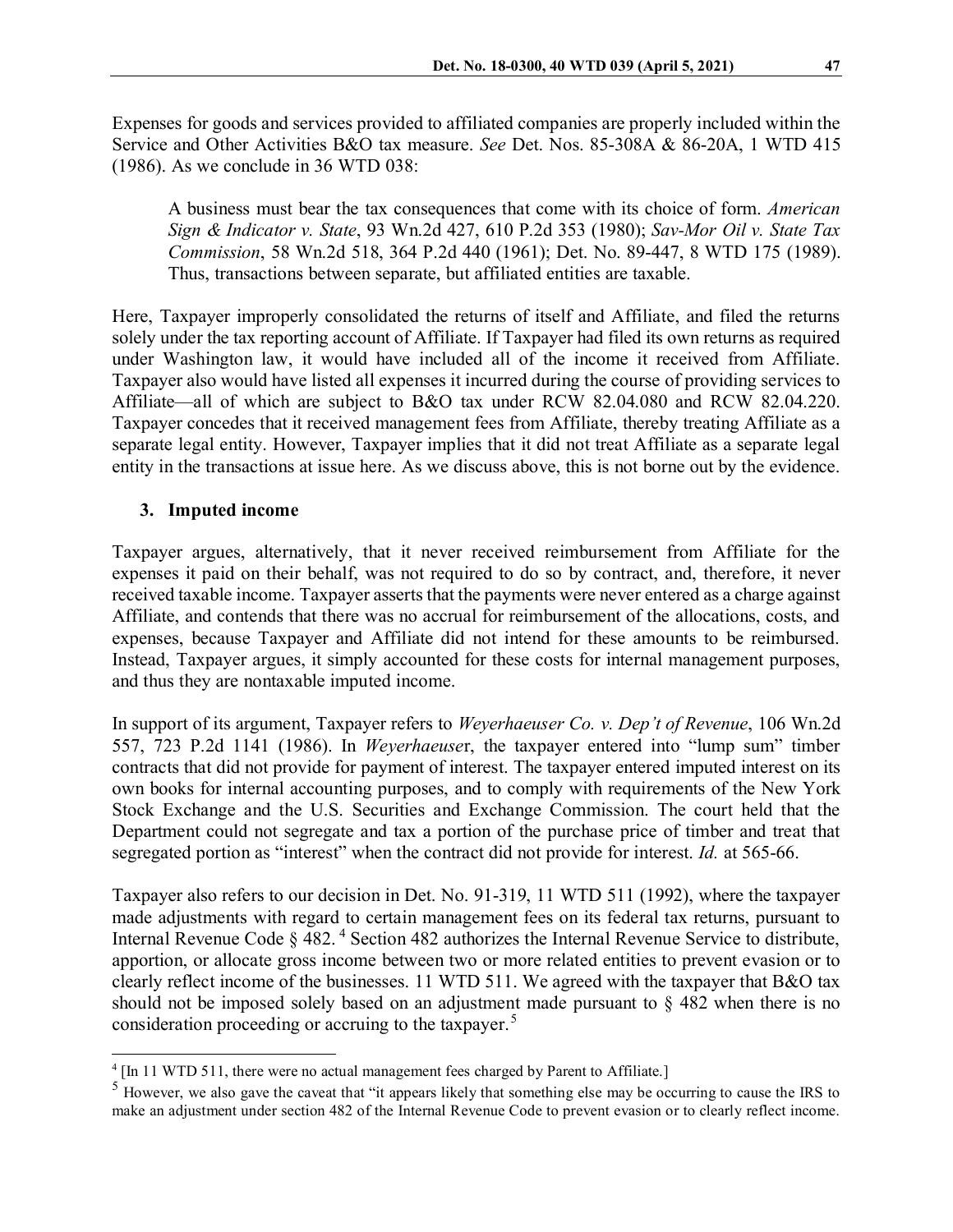First, as we discuss above, contrary to Taxpayer's assertion that it never recorded payments, there are actual journal entries showing that Taxpayer entered its costs as accounts receivable, and that Affiliate made corresponding entries as accounts payable on its own books. Similarly, Affiliate treated its acquisitions of tangible personal property from Taxpayer as purchases, and depreciated these items on its federal tax returns.

Next, Taxpayer's reliance on *Weyerhaeuser* and 11 WTD 511 is misplaced. Unlike *Weyerhaeuser*, there is no question in this case that actual revenue was received and actual costs were incurred, either by Taxpayer or Affiliate. Unlike 11 WTD 511, Taxpayer is not asserting that it made adjustments pursuant to Internal Revenue Code § 482, but instead that it did not record reimbursements on its own books as reimbursements, and never charged Affiliate for the costs. As we discuss above, the evidence does not bear this out.

Finally and most importantly, however, is that Taxpayer appears to misunderstand the basis for and applicability of the B&O tax. Taxpayer cites RCW 82.04.080, which defines "gross income of the business," and highlights in bold the phrase "the value proceeding or accruing by reason of the transaction of the business engaged in and includes gross proceeds of sales, compensation for the rendition of services."

However, Taxpayer does not take into account the language farther down in the paragraph, which states that gross income includes "value proceeding or accruing . . . all without deduction on account of the cost of tangible personal property sold, cost of materials used, labor costs, interest, discount, delivery costs, taxes, or any other expense whatsoever paid or accrued . . ." RCW 82.04.080(1) (emphasis added). . . .

. . . In this case, the invoices billed directly and solely to Affiliate indicate that these were not Taxpayer's own costs. Costs are also not included in the measure of B&O tax in Rule 111 situations when a taxpayer is simply facilitating payment to a third party on behalf of its client. However, as we concluded above, Taxpayer has not met the Rule 111 requirements for the expenditures at issue.

To clarify, B&O tax applies to all of the income and charges in dispute. The only issue remaining here is to what extent Taxpayer can show that some expenses were solely those of Affiliate.

Taxpayer discusses the shared bank account, arguing that the Department improperly inferred from the profit and loss statements and the shared bank account that Affiliate reimbursed Taxpayer for costs Taxpayer incurred. The significance of the shared bank account is simply that it makes it more difficult to discern whether it was Taxpayer, rather than Affiliate, who paid any particular expense. Audit has agreed to give Taxpayer the opportunity to provide additional records to show what portion of the expenses were solely those of Affiliate.

For instance, if charges (accruals) are reflected in the books, there is taxable income." 11 WTD 511. We stated that, although the adjustment alone did not warrant inclusion in income, the *reason* for the adjustment might.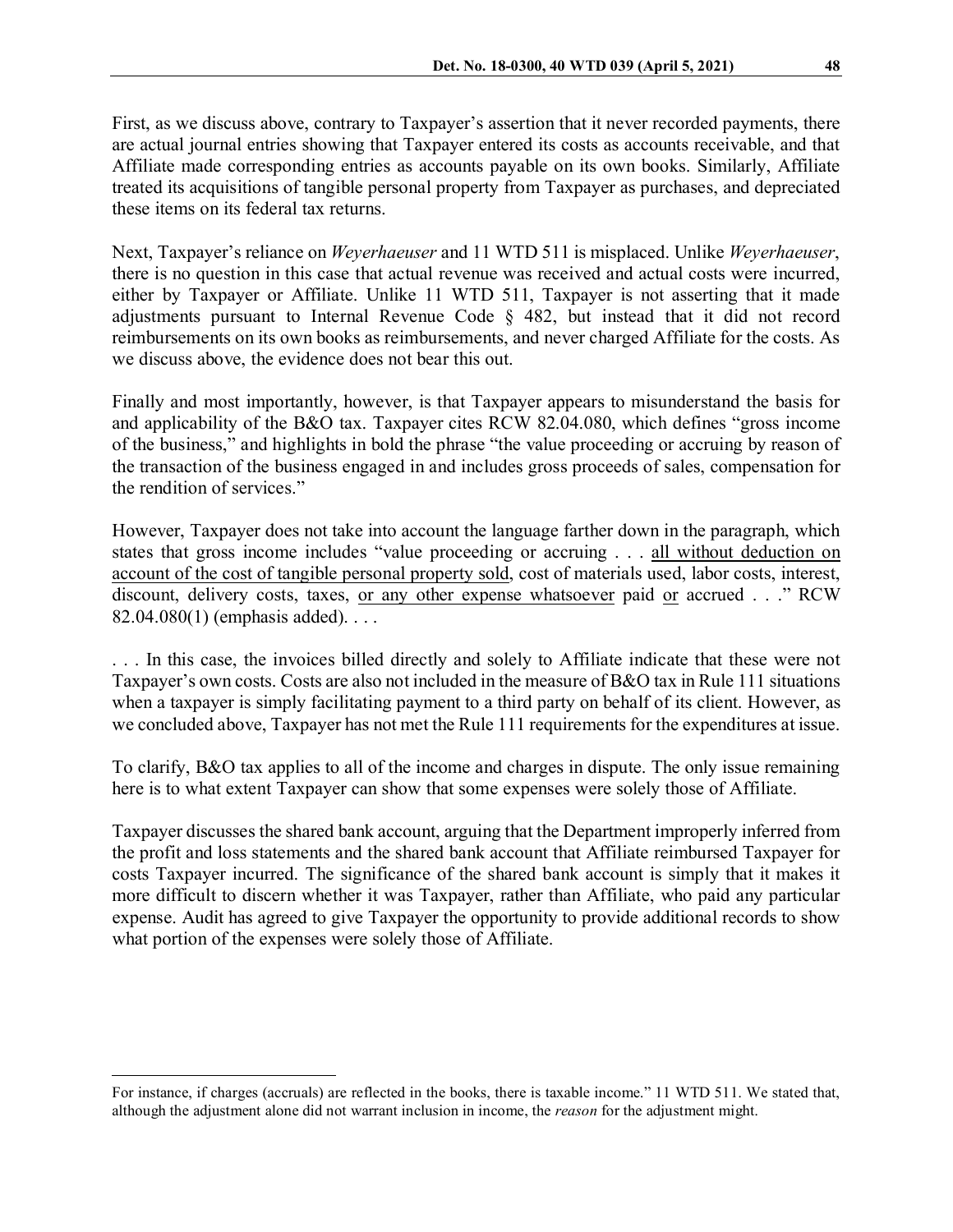### **4. Penalties**

### Legal Basis for Late Payment Penalty

The following table illustrates when the Department is obligated to impose the late payment penalty pursuant to RCW 82.32.090(1):

| If payment is not received by the $\dots$                                          | Then the Department must assess a total |
|------------------------------------------------------------------------------------|-----------------------------------------|
|                                                                                    | penalty of $\ldots$                     |
| Due date                                                                           | 9% penalty on the amount of the tax     |
| Last day of the month following the due   $19%$ penalty on the amount of the tax   |                                         |
| date                                                                               |                                         |
| Last day of the $2nd$ month following the due 29% penalty on the amount of the tax |                                         |
| date                                                                               |                                         |

Here, the Audit Period ran from January 1, 2013 through June 30, 2017. During this time, no taxes were reported and paid. The taxes remain unpaid. Therefore, Taxpayer did not pay the tax due by the last day of the second month following the due date for any of the tax periods. Accordingly, the Department was required to impose delinquent penalties of 29% on the unpaid balance.

### Legal Basis for the Substantial Underpayment Penalty

If the Department "determines that any tax has been substantially underpaid, there is assessed a penalty of five percent of the amount of the tax" determined to be due. RCW 82.32.090(2). "Substantially underpaid" means that:

- (1) The taxpayer has paid less than eighty percent of the amount of tax determined by the Department to be due for all taxes included in the Department's examination, and
- (2) The amount of underpayment is at least one thousand dollars.

*Id.* The Department is required to impose penalties when the conditions for imposing them are met. RCW 82.32.090(1). *See also*: Det. No. 01-193, 21 WTD 264 (2002); Det. No. 99-279, 20 WTD 149 (2001); Det. No. 87-235, 3 WTD 363 (1987).

Here, Taxpayer paid \$0 in taxes during the Audit Period, and had unreported and unpaid tax totaling \$ . . . , which is an amount greater than \$1,000. Therefore, substantial underpayment penalties were properly assessed.

However, we note that after correction of the duplication errors we discussed above, and possible reduction of tax based on proof that some costs were solely those of Affiliate, the amount of the delinquent penalties and substantial underpayment penalties will be reduced accordingly.

## Legal Basis for Waiver of Penalties

The Department has authority to waive penalties only in limited circumstances. RCW 82.32.105. Waiver of late payment penalties and substantial underpayment penalties is required when the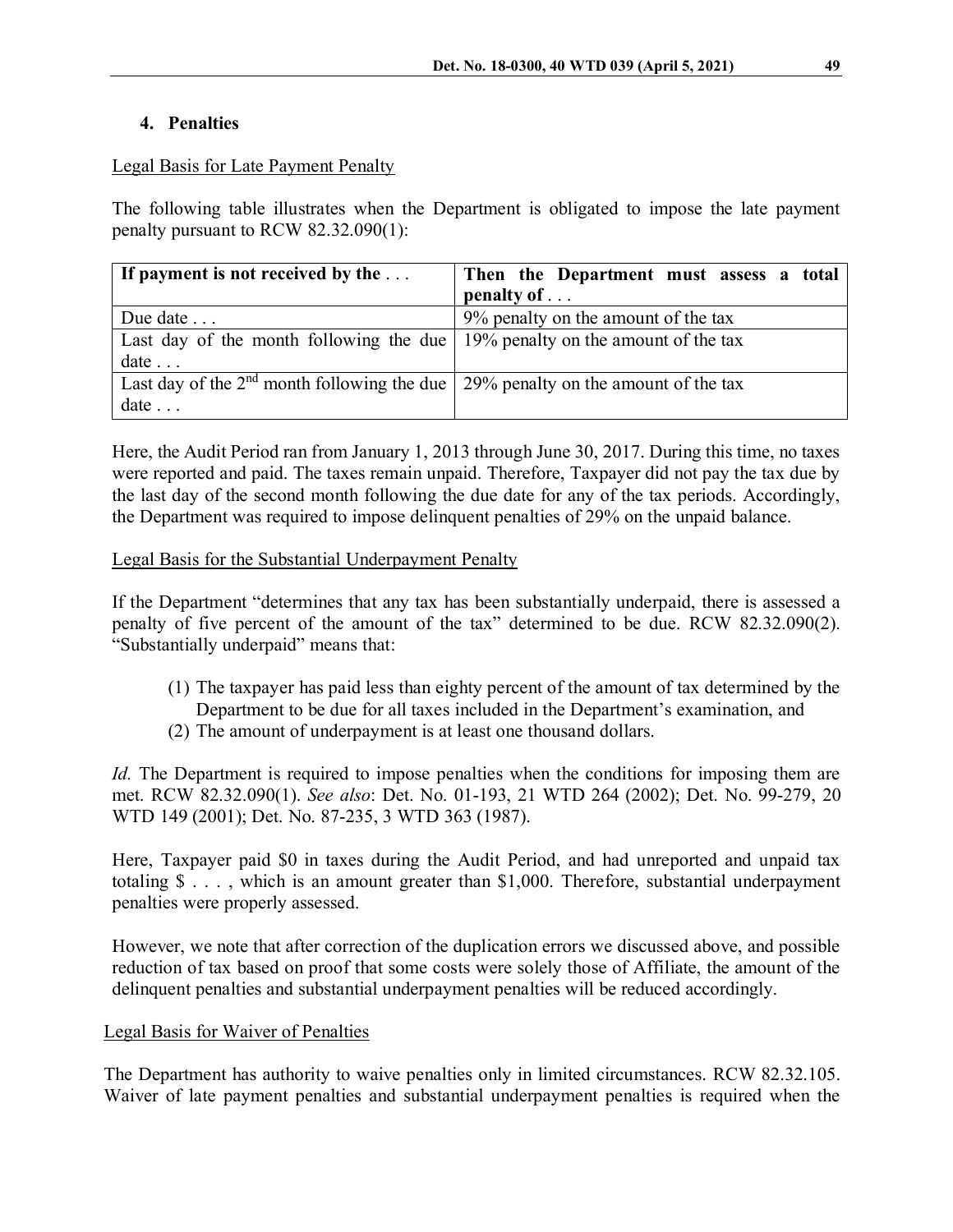Department finds that a taxpayer's failure to pay on time or in the proper amount was the result of circumstances beyond the taxpayer's control. RCW 82.32.105(1). These are circumstances that generally are immediate, unexpected, or in the nature of an emergency. Rule 228(9)(a)(ii). Such circumstances result in the taxpayer not having reasonable time or opportunity to obtain an extension of the due date or otherwise timely file and pay. *Id.*

In order to justify a waiver of penalties, a taxpayer bears the burden of establishing:

- (1) The circumstances were beyond its control, and
- (2) Those circumstances "directly caused" the delinquent payment or substantial underpayment.

Rule 228(9)(a)(i). Some common examples of situations that are beyond a taxpayer's control are:

- Erroneous written information from the Department;
- An act of fraud or conversion by the taxpayer's employee or contract helper which the taxpayer could not immediately detect or prevent;
- Emergency circumstances around the time of the due date, such as the death or serious illness of the taxpayer or a family member or accountant; or
- Destruction of the business or records by fire or other casualty.

Rule 228(9)(a)(ii). Some common examples of situations that are *not* beyond a taxpayer's control are:

- Financial hardship;
- A misunderstanding or lack of knowledge of a tax liability;
- Mistakes or misconduct on the part of employees or other persons contracted with the taxpayer; and
- Reliance upon unpublished, written information from the department that was issued to and specifically addresses the circumstances of some other taxpayer.

Rule 228(9)(a)(iii). The Department may also waive late payment penalties, but not substantial underpayment penalties or unregistered business penalties, if the taxpayer can show a previous history of compliance. To qualify, the Department must determine if:

- (1) The taxpayer has requested the penalty be waived,  $6$  and
- (2) The taxpayer has timely filed and remitted payment on all tax returns due for that tax program for a period of 24 months immediately preceding the period covered by the return for which the waiver is being requested.

RCW 82.32.105(2)(b). The Department can waive the late payment penalty on the first return due under this provision when the taxpayer has obtained a tax registration endorsement with the Department before doing business in this state. Rule  $228(9)(a)(i)(B)$ .

<span id="page-11-0"></span> <sup>6</sup> Under RCW 82.32.105(2)(a), the taxpayer must file under one of these statutes: RCW 82.32.045; RCW 82.23B.020; RCW 82.27.060; RCW 82.29A.050; RCW 84.33.086; RCW 82.14B.030.